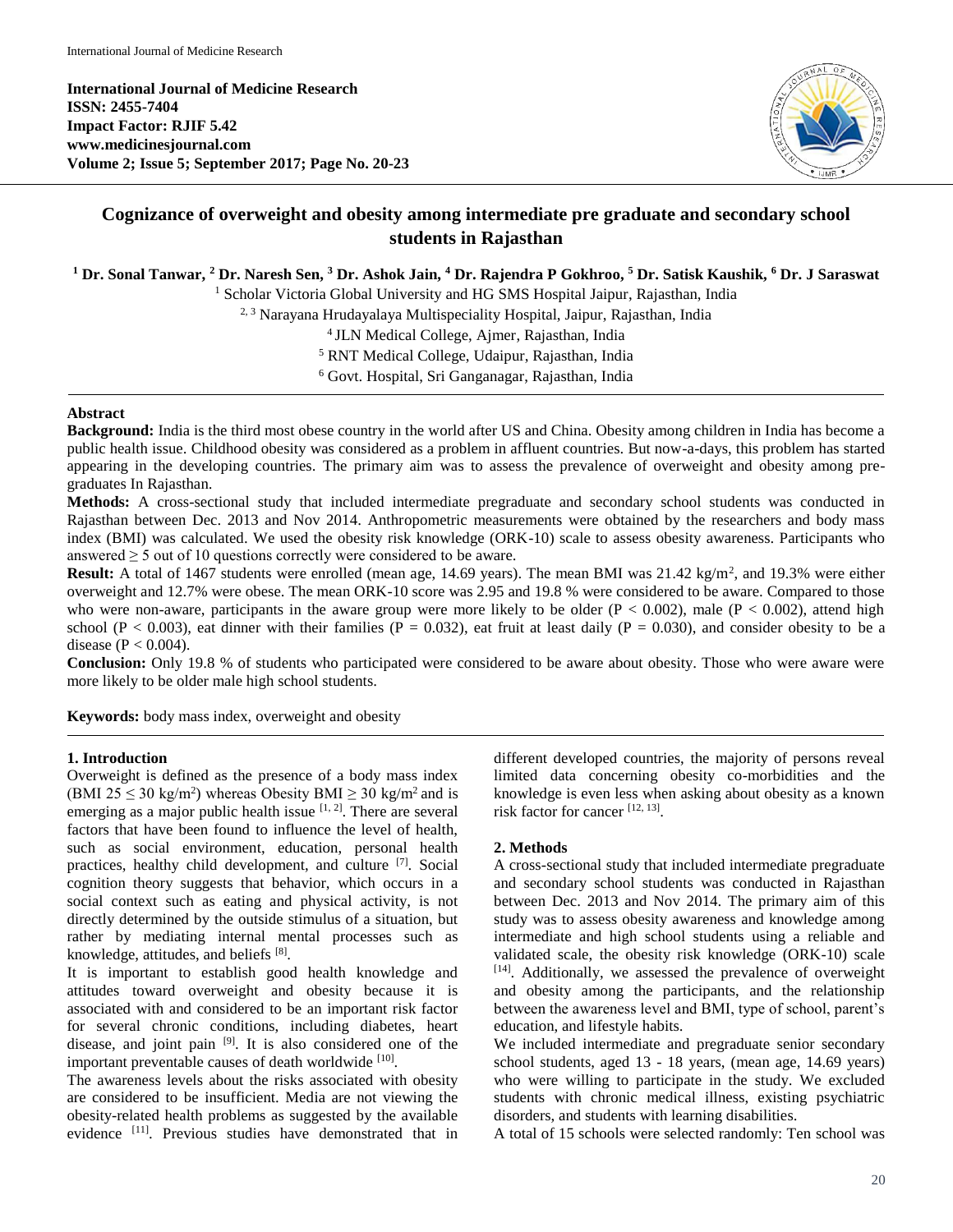a private boys' school and the other 5 schools were government schools; of these, seven were boys' schools and three were girls' schools and five were co-edu schools. Each student's height and weight were measured by the researchers

and BMI was calculated. BMI was categorized as follows: underweight (BMI <  $18.5 \text{ kg/m}^2$ ), normal (BMI  $18.5 \leq 24.9$ kg/m<sup>2</sup>), overweight (BMI 25  $\leq$  30 kg/m<sup>2</sup>), and obesity (BMI  $\geq$  $30 \text{ kg/m}^2$ ) see Figure-1.





To assess obesity awareness, we used the ORK-10 scale, which contains 10 questions and each question contains three choices: right, wrong, and I do not know. Each question answered correctly on the ORK-10 form is equal to 1 and there were no negative scores. The minimum score was 0 and the maximum score was 10. Those who answered  $\geq$  5 questions correctly were considered to be aware and those who answered < 5 questions correctly were considered to be unaware.

Personal information was collected through an interview and on a self-reported questionnaire. This questionnaire was tested in one school before the data collection phase to check for errors, ambiguities, and redundancies. The researchers sat with the respondents, explained the rationale of the study and the process, and obtained verbal consent. They handed out the questionnaire, which was then completed immediately. The respondents were given adequate time to complete the questionnaire and the researchers were available to answer any related questions.

Information about related factors such as eating habits, including eating breakfast at home, eating fruit daily, the frequency of eating fast food, and physical activity were selfreported. Time spent sleeping (in hours) per night was obtained and categorized into  $< 6$  h,  $6 - 8$  h, and  $> 8$  h, and the optimal time was considered to be 6 - 8 h of sleep per night. Social-related data such as smoking, parent's education, and working and living situation were also recorded.

Data were collected and analyzed using the Statistical Package for the Social Sciences (SPSS) software version 20. The Chisquared test was used to study the relationship between variables and the independent *t*-test was used to compare between means. We considered a P value of  $\leq 0.05$  to be statistically significant.

### **3. Results**

A total of 1467 students were enrolled (mean age  $\pm$  standard deviation (SD), (mean age,  $14.69 \pm 3.1$  years). Most

participants were male and attending a governmental school, 39% were high school students, and 61% were pregraduates intermediate school students. The mean height was  $1.49 \pm$ 0.22 m, mean weight was  $56.70 \pm 16.75$  kg, mean BMI was  $21.42 \pm 7.02$  kg/m<sup>2</sup>, and mean waist circumference was 81.34 ± 12.65 cm. The BMI distribution for both male and female students was as follows: 31.8% were underweight, 36.2% were normal weight, 19.3% were overweight, and 12.7% were obese.

Most students' reported living with both parents and 34.2% of the students reported that both parents were working. Overall, 35.3% of the students' fathers and 64.7% of the students' mothers were reported to have a lower level of education (high school or less).

There were 49.6% of the students who reported optimal sleeping hours per night. Additionally, 81.3% reported using electronic devices on a daily basis and 29.4% report using their devices for  $\geq 6$  h per day. There were 62.5% who ate breakfast daily, and 34.9% reported that they ate breakfast. There were 84.2% and 78.2% who ate lunch and dinner, respectively, with family. Additionally, 31.6% reported a sedentary life style and 19.4% participated in sports > 5hr per week. There were 26.4% of the students who walked to and from school most days.

The mean ORK-10 score was  $2.95 \pm 1.6$  and 19.8% were considered to be aware. We divided the students based on the ORK-10 score into aware and non-aware groups. Compared to those who were non-aware, participants in the aware group were more likely to be older ( $P < 0.002$ ), male ( $P < 0.002$ ), attend high school ( $P < 0.003$ ), eat dinner with their families  $(P = 0.032)$ , eat fruit at least daily  $(P = 0.030)$ , and consider obesity to be a disease  $(P < 0.004)$ .

Both groups tended to have a similar BMI and waist circumference measurements. There was no statistical difference between groups for the living situation, the parents' education, sleeping habits, other eating habits, or smoking. When groups were divided based on BMI category, there was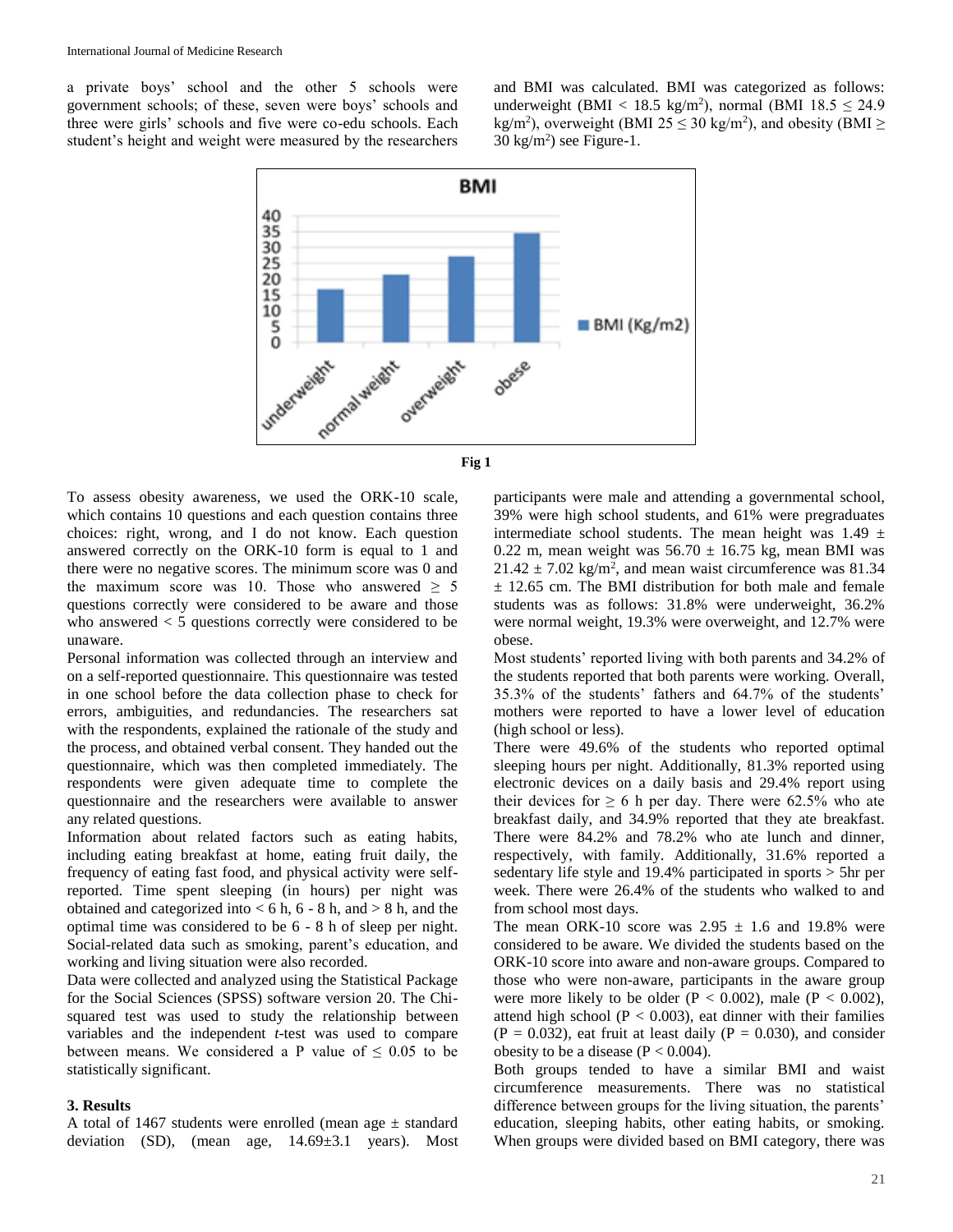no statistical difference in the obesity awareness level  $(P =$ 0.423) or in considering obesity to be a disease  $(P = 0.450)$ (Table 1).

|                                   | <b>Under</b><br>weight | Normal<br>weight | Overweight Obese |             | value |
|-----------------------------------|------------------------|------------------|------------------|-------------|-------|
| Number of<br>students $(\%)$      | 31.8                   | 36.2             | 19.3             | 12.7        | n/a   |
| Aware $(\%)$                      | 30.0                   | 28.6             | 21.6             | 19.8        | 0.423 |
| Consider obesity<br>as a disease? | 82%                    | 86.5%            | 89%              | 86.2% 0.450 |       |

**Table 1:** Groups Based on BMI Categories

Adjusting for age, sex, school type, living situation, parents' education, eating habits, walking to and from school, and activity level showed a non-significant negative partial correlation between BMI and ORK-10 score ( $r = -0.027$ ,  $P =$ 0.435) and between waist circumference and ORK-10 score (r  $= -0.022$ ,  $P = 0.374$ ).

#### **4. Discussion**

Our study showed that only 19.8 % of the participating students were considered to be aware about obesity according to the ORK-10 scale results. Older males who were attending high school were more likely to be aware and were more likely to consider obesity to be a disease.

There were 27.8% of the students who were either obese or overweight, which is similar to the results of a previous study [6]. The aware group in our study was more likely to eat dinner with their family. The aware students were more likely to eat breakfast daily and at home, but they were also more likely to be active smokers and eat fast food more frequently. A previous study showed that eating meals with a family every day is associated with a lower rate of obesity and maintaining a healthy lifestyle habit  $[16]$ . A study performed in England showed that the prevalence of overweight and obesity among boys aged 7 - 11 years was 17% and for girls in the same age group, the prevalence was  $23.6\%$  [4]. Previous studies among children and adolescents aged 6 - 19 years in 2001 - 2002 showed that 31.5% were at risk for overweight or were overweight, and 16.5% were obese compared with 29.9% and 15.0%, respectively in 1999 - 2000  $^{[3]}$ . In the United Arab Emirates, the prevalence in the age group of 5 - 17 years was  $21.5\%$  for overweight and 13.7% for obesity  $[5]$ . A study performed in Saudi Arabia in a sample of male school children 6 - 18 years of age showed that 11.7% of them were overweight and 15.8% of them were obese [6].

Viewing obesity as disease will help health care providers to diagnose and treat obesity earlier, to prevent potentially related complications. Most of the aware group in our study considered obesity to be a disease compared with the nonaware group. Recently, the medical societies that have also begun considering obesity to be a disease include the American Medical Association and the American Association of Clinical Endocrinologists.

Although a previously published study showed that the questionnaire is a valid tool to screen for obesity knowledge in this age group, we are not aware of any other study that was performed to assess the level of awareness in this age group [14]. A recent study used the ORK-10 scale to assess the obesity awareness level among nursing, dietetic, and medical students, and the results showed that the awareness level in each group is positively correlated with the year of the training, and that dietetic students scored the highest using the ORK-10 scale [17].

Our study strengths are using a validated questionnaire (ORK-10) and collecting many related variables including socioeconomic, dietary, sleep, and activity habits. Our study weaknesses include the predominance of males in the study, the small sample size, most of the sample was from governmental schools, and we included only one city.

#### **5. Conclusion**

Only 19.8 % of the participating students were considered to be aware about obesity. Those who are aware were more likely to be older male secondary school students.

#### **6. Acknowledgments**

We are thankful to our mentor Dr. Ashok jain and Prof. George cherian senior cardiologist**.**

**7. Disclosure and funding**

None.

#### **8. References**

- 1. World Health Organization. Obesity and overweight. Fact sheet No 311. 2012-2016.
- 2. Calculator BMI. Basics about Childhood Obesity. Accessed, 2016.
- 3. Hedley AA, Ogden CL, Johnson CL, Carroll MD, Curtin LR, Flegal KM *et al.* Prevalence of overweight and obesity among US children, adolescents, and adults, 1999-2002. JAMA. 2004; 291(23):2847-2850.
- 4. Lobstein TJ, James WP, Cole TJ. Increasing levels of excess weight among children in England. Int J Obes Relat Metab Disord. 2003; 27(9):1136-1138.
- 5. Malik M, Bakir A. Prevalence of overweight and obesity among children in the United Arab Emirates. Obes Rev. 2007; 8(1):15-20.
- 6. Al-Nuaim AR, Bamgboye EA, al-Herbish A. The pattern of growth and obesity in Saudi Arabian male school children. Int J Obes Relat Metab Disord. 1996; 20(11):1000-1005.
- 7. World Health Organization. The determinants of health. Geneva. Accessed, 2016.
- 8. Bless H, Fiedler K, Strack F. Social Cognition: How Individuals Construct Social Reality. Hove, UK: Psychology Press, 2004.
- 9. World Health Organization. Obesity: Preventing and Managing the Global Epidemic. World Health Organization: Geneva, 2000. Accessed, 2016.
- 10. A community strategy to prevent obesity. Lancet. 2009; 374(9688):428.
- 11. British Nutrition Foundation. Obesity. The Report of the British Nutrition Foundation's Task Force. Blackwell Science: London, 1999.
- 12. Bocquier A, Verger P, Basdevant A, Andreotti G, Baretge J, Villani P *et al.* Overweight and obesity: knowledge, attitudes, and practices of general practitioners in france. Obes Res. 2005; 13(4):787-795.
- 13. Obesity as a public health issue: a look at solutions, 2003.